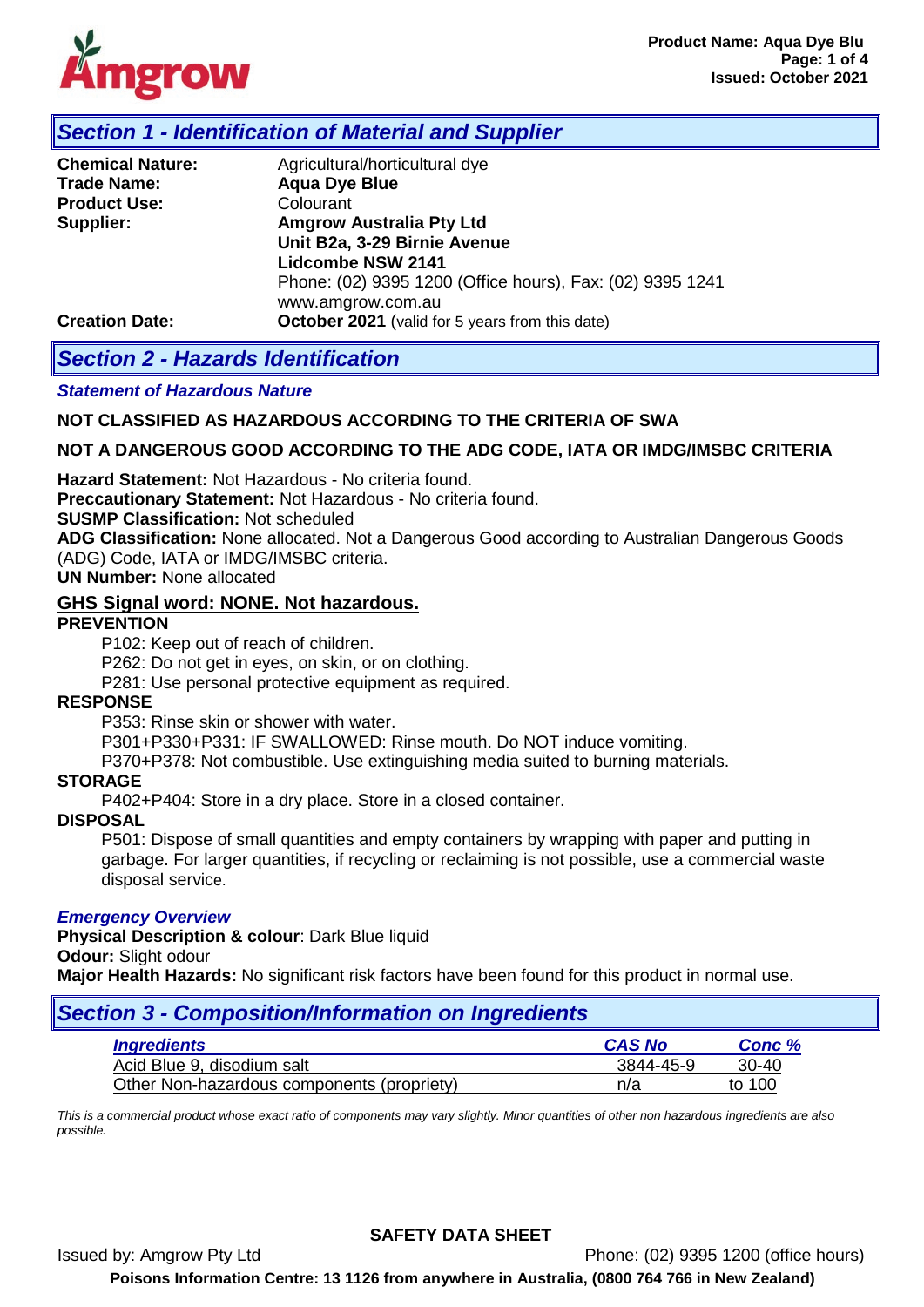

# *Section 4 - First Aid Measures*

**General Information:** You should call The Poisons Information Centre if you feel that you may have been poisoned, burned or irritated by this product. The number is 13 1126 from anywhere in Australia (0800 764 766 in New Zealand) and is available at all times. Have this SDS with you when you call.

**Inhalation:** No first aid measures normally required. However, if inhalation has occurred, and irritation has developed, remove to fresh air and observe until recovered. If irritation becomes painful or persists more than about 30 minutes, seek medical advice.

**Skin Contact:** Wash gently and thoroughly with water (use non-abrasive soap if necessary) for 5 minutes or until chemical is removed.

**Eye Contact:** Flush contaminated eye(s) with lukewarm, gently flowing water for 5 minutes or until the product is removed. Obtain medical advice if irritation becomes painful or lasts more than a few minutes.

**Ingestion:** If product is swallowed or gets in mouth, do NOT induce vomiting; wash mouth with water and give some water to drink. If symptoms develop, if in doubt contact a Poisons Information Centre or doctor.

# *Section 5 - Fire Fighting Measures*

**Fire and Explosion Hazards**: There is no risk of an explosion from this product under normal circumstances if it is involved in a fire.

Non-combustible material.

**Hazardous decomposition products:** None known

**Extinguishing Media:** Not combustible. Use extinguishing media suited to burning materials.

**Fire Fighting:** If a significant quantity of this product is involved in a fire, call the fire brigade.

**Flash point:** Does not burn.

**Upper Flammability Limit:** Does not burn.

**Lower Flammability Limit:** Does not burn.

**Auto ignition temperature:** Not applicable - does not burn.

**Flammability Class:** Does not burn.

# *Section 6 - Accidental Release Measures*

*Accidental release:* To avoid accidents, clean up immediately. Wear protective equipment to prevent skin and eye contact and breathing in vapours. Work up wind or increase ventilation. Contain - prevent run off into drains and waterways. Use absorbent (soil, sand or other inert material). Collect and seal in properly labelled containers or drums for disposal. Prevent spillage from entering drains or water courses. This material may be suitable for approved landfill.

# *Section 7 - Handling and Storage*

*Handling:* Before use carefully read the product label. Use of safe work practices are recommended to avoid eye or skin contact and inhalation. Observe good personal hygiene, including washing hands before eating. Prohibit eating, drinking and smoking in contaminated areas.

**Storage:** Store in a cool, dry, well ventilated place and out of direct sunlight. Store away from sources of heat or ignition. Store below 30°C. Store away from incompatible materials described in Section 10. Keep containers closed when not in use – check regularly for leaks.

# *Section 8 - Exposure Controls and Personal Protection*

## *Exposure Limits TWA (mg/mP3P) STEL (mg/mP3P) ADI (mg/Kg/day) NOEL (mg/Kg/day*

*Exposure limits have not been set by SWA for any ingredients in product. The TWA exposure value is the average airborne concentration of a particular substance when calculated over a normal 8 hour working day for a 5 day working week. There is a blanket limit of 10mg/m3 for dusts or mists when limits have not otherwise been established. The STEL (Short Term Exposure Limit) is an exposure value that should not be exceeded for more than 15 minutes and should not be repeated for more than 4 times per day. There should be at least 60 minutes between successive* exposures at the STEL. The term "peak "is used when the TWA limit, because of the rapid action of the substance, should never be exceeded, *even briefly. ADI means Acceptable Daily Intake and NOEL means No-observable-effect-level. Values taken from Australian ADI List, 31st March 2012*

## **SAFETY DATA SHEET**

Issued by: Amgrow Pty Ltd Phone: (02) 9395 1200 (office hours) **Poisons Information Centre: 13 1126 from anywhere in Australia, (0800 764 766 in New Zealand)**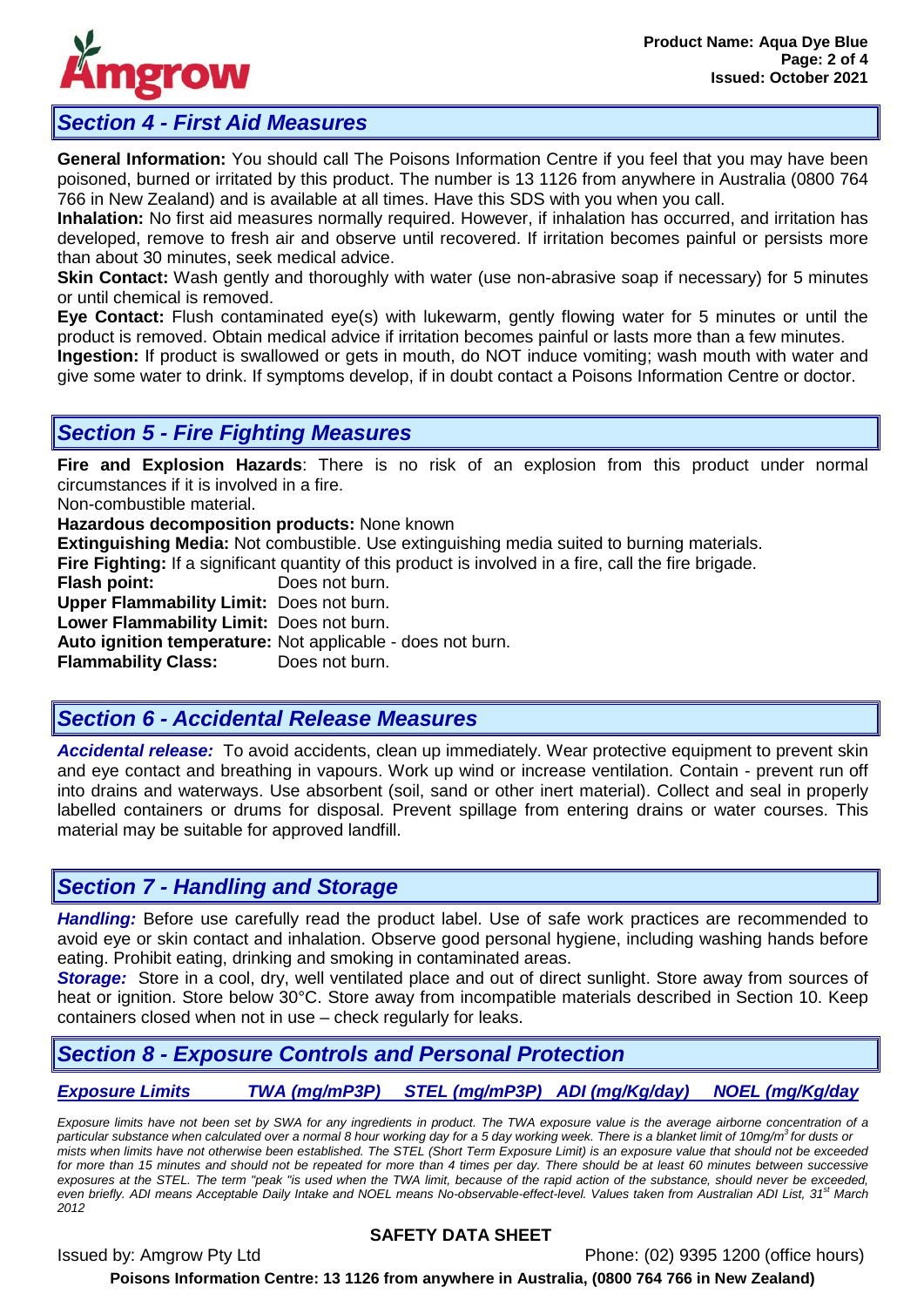

## *Personal Protection*

The following Australian Standards will provide general advice regarding safety clothing and equipment: Respiratory equipment: **AS/NZS 1715**, Protective Gloves: **AS 2161**, Industrial Clothing: **AS2919**, Industrial

Eye Protection: **AS1336** and **AS/NZS 1337**, Occupational Protective Footwear: **AS/NZS2210**. No special equipment is usually needed when occasionally handling small quantities. The following instructions are for bulk handling or where regular exposure in an occupational setting occurs without

proper containment systems. **Ventilation:** Avoid high mist concentration and provide local exhaust ventilation where necessary.

**Eye Protection:** Eye protection such as protective glasses or goggles is recommended.

**Skin Protection:** Wear gloves or gauntlets and long sleeves when using this product to protect against skin irritation

**Respirator:** Use P2 type canister respirator where high concentrations of airborne dust is present Provision of eye wash facilities and safety shower recommended.

Wash hands before eating, drinking, smoking or going to toilet, launder protective clothing before re-use.

# *Section 9 - Physical and Chemical Properties:*

| <b>Vapour Density:</b><br>Not available<br><b>Specific Gravity:</b><br>1.07<br><b>Water Solubility:</b><br><b>Miscible</b><br>pH:<br>$\epsilon$ 7<br><b>Odour Threshold:</b><br>No data.<br><b>Evaporation Rate:</b><br>Not available.<br><b>Coeff Oil/water Distribution:</b><br>No data<br><b>Viscosity:</b><br>Not applicable.<br>Auto ignition temp:<br>Not applicable - does not burn | <b>Physical Description &amp; colour:</b><br>Odour:<br><b>Boiling Point:</b><br><b>Freezing/Melting Point:</b><br><b>Volatiles:</b><br><b>Vapour Pressure:</b> | Dark Blue liquid<br>Mild odour.<br>Approx 100°C.<br>Not available<br>No specific data. Expected to be low at 100°C.<br>Not available |
|--------------------------------------------------------------------------------------------------------------------------------------------------------------------------------------------------------------------------------------------------------------------------------------------------------------------------------------------------------------------------------------------|----------------------------------------------------------------------------------------------------------------------------------------------------------------|--------------------------------------------------------------------------------------------------------------------------------------|
|--------------------------------------------------------------------------------------------------------------------------------------------------------------------------------------------------------------------------------------------------------------------------------------------------------------------------------------------------------------------------------------------|----------------------------------------------------------------------------------------------------------------------------------------------------------------|--------------------------------------------------------------------------------------------------------------------------------------|

# *Section 10 - Stability and Reactivity*

**Reactivity**: This product is unlikely to react or decompose under normal storage conditions. **Conditions to Avoid:** Heat, flames.

**Incompatibilities:** Avoid strong acids, strong bases, strong oxidising agents.

**Fire Decomposition Products:** No known hazardous decomposition products

**Polymerisation:** This product is unlikely to undergo polymerisation processes.

# *Section 11 - Toxicological Information*

**Target Organs:** There is no data to hand indicating any particular target organs.

## *Potential Health Effects*

**Inhalation:** Product may be mildly irritating, although unlikely to cause anything more than mild transient discomfort.

**Skin Contact:** No adverse effects expected from skin contact

**Eye Contact:** This product may be irritating to eyes.

**Ingestion:** Significant oral exposure is considered to be unlikely. Gastric disturbance such as nausea and vomiting if ingested in significant quantities.

## **Carcinogen Status:**

**SWA:** No significant ingredient is classified as carcinogenic by SWA.

**NTP:** No significant ingredient is classified as carcinogenic by NTP.

**IARC:** No significant ingredient is classified as carcinogenic by IARC.

## *Classification of Hazardous Ingredients*

No ingredient mentioned in the HSIS Database is present in this product at hazardous concentrations.

## **SAFETY DATA SHEET**

Issued by: Amgrow Pty Ltd Phone: (02) 9395 1200 (office hours)

**Poisons Information Centre: 13 1126 from anywhere in Australia, (0800 764 766 in New Zealand)**